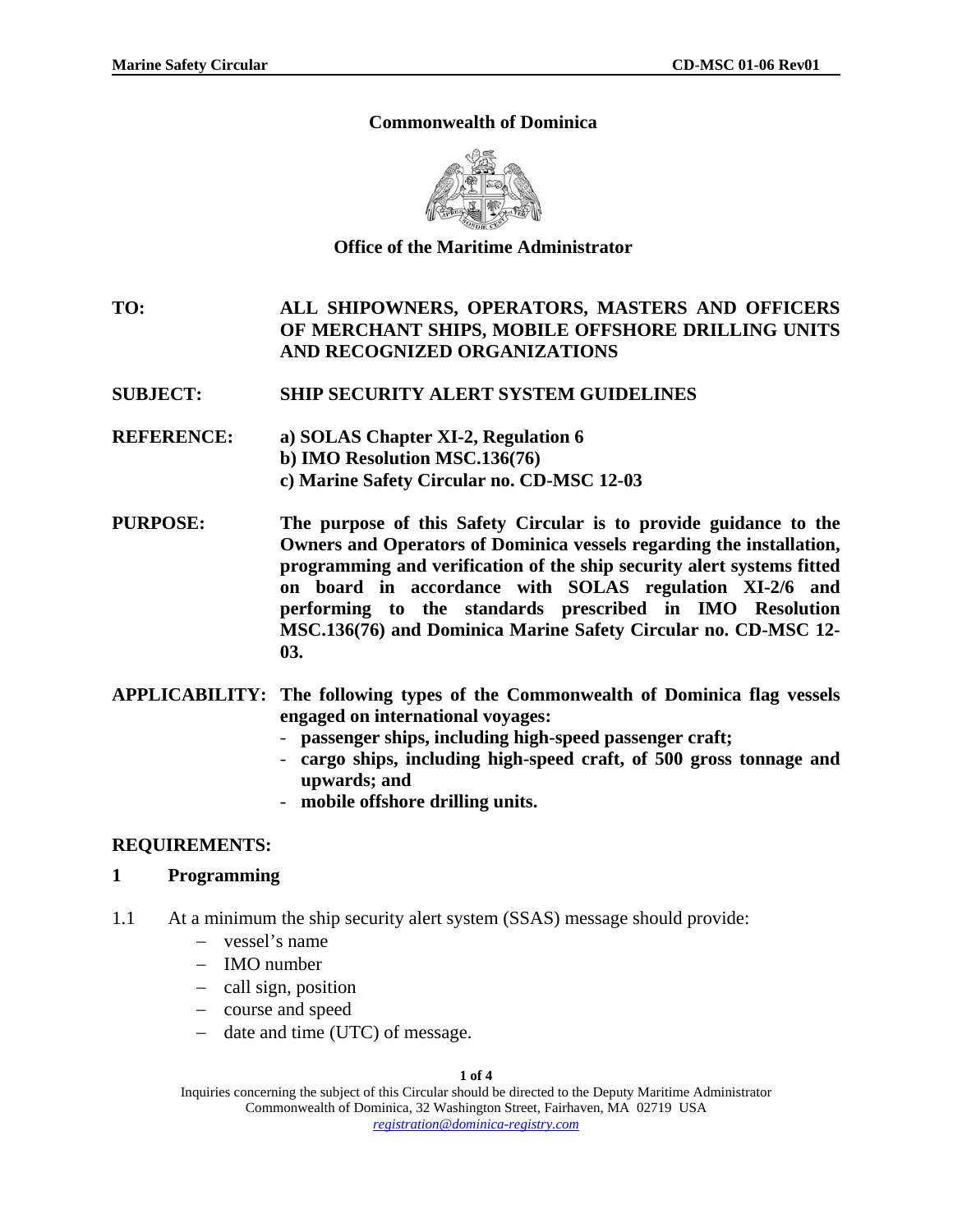1.2 Additional information such a the name and contact phone number for the Company Security Officer (CSO) may be included if the SSAS is capable of such programming but this additional information is not required.

## **2 Competent Authority**

The competent authority for Commonwealth of Dominica is the Office of the Deputy Maritime Administrator, Maritime Affairs, Attn: Deputy Maritime Administrator.

## **3 Destination**

- 3.1 For Dominica flag vessels the ship security alert shall be sent directly to both the Company and the Administration. The SSAS should be programmed to send an alert message to: [security@dominica-registry.com](mailto:security@dominica-registry.com).
- 3.2 If the Company has authorized a third party service provider to receive the SSAS messages on behalf of the Company, this Administration ([registration@dominica](mailto:registration@dominica-registry.com)[registry.com](mailto:registration@dominica-registry.com)) shall be provided with the name and contact information for the service provider of the SSAS and coverage of their ships.

# **4 Testing**

- 4.1 The Administration requires a test message as soon as the SSAS has been activated and at least once a year thereafter.
- 4.2 During testing of the system, the test message should contain the words: "TEST" in order to identify it as such and avoid the need for additional communication between the CSO and the Administration. If the system is not capable of inserting the word "TEST" into the alert message, then the CSO must send an advance e-mail to the Administration ([security@dominica-registry.com](mailto:security@dominica-registry.com)) advising the Administration that the system will be tested.

# **5 Initial SSAS Verification**

- 5.1 The onboard installation and operation of the SSAS must be verified as follows:
	- .1 ships constructed on or after 1 July 2004 not later than the first security verification after 1 July 2004;
	- .2 passenger ships, including high-speed passenger craft, constructed before 1 July 2004 – not later than the first survey of the radio installation or the first security verification after 1 July 2004, whichever comes later;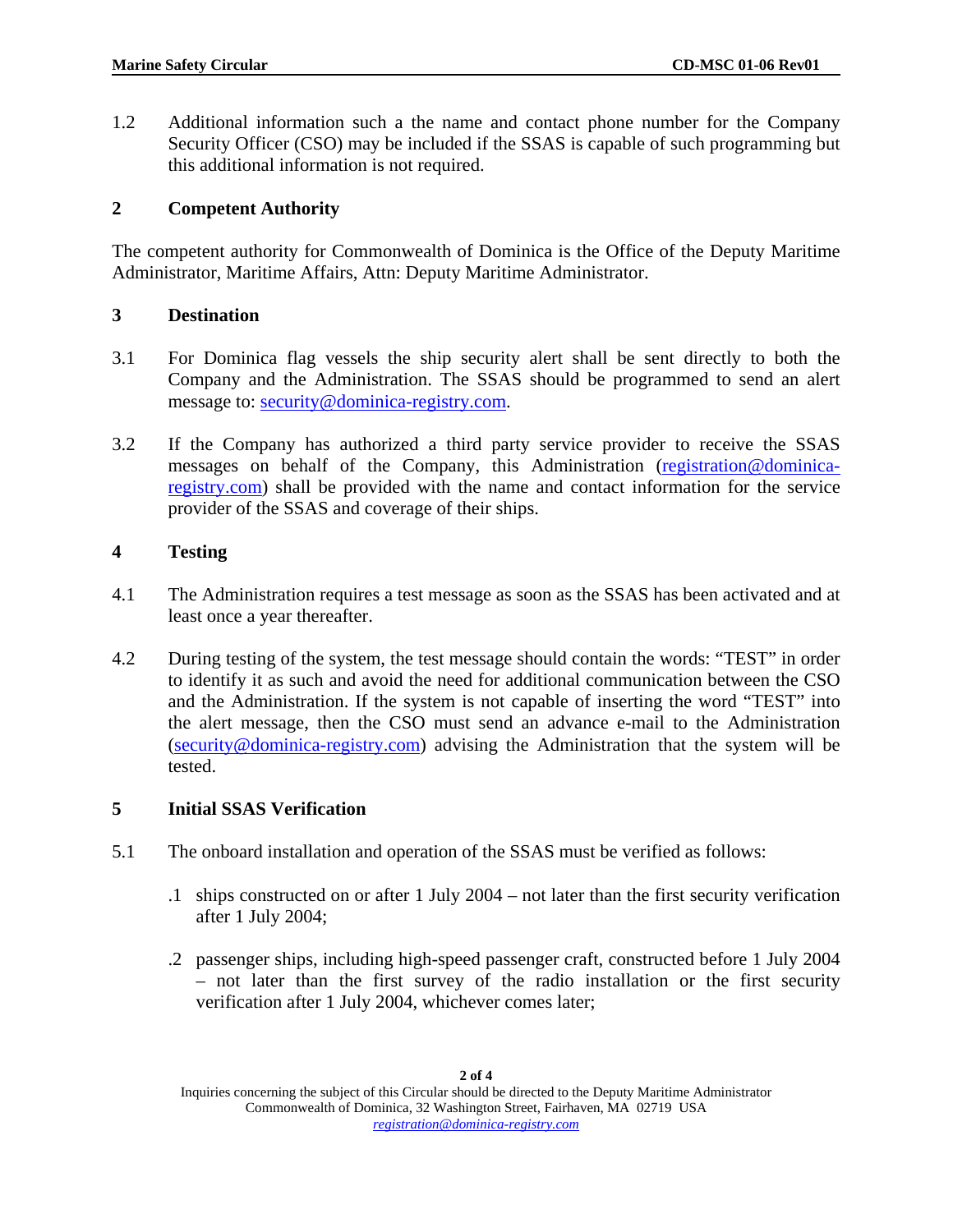- .3 oil tankers, chemical tankers, gas carriers, bulk carriers and cargo high-speed craft, of 500 gross tonnage and upwards constructed before 1 July 2004 – not later than the first survey of the radio installation or the first security verification after 1 July 2004, whichever comes later; and
- .4 other cargo ships of 500 gross tonnage and upward and mobile offshore drilling units constructed before 1 July 2004 – not later than the first survey of the radio installation after 1 July 2006.
- 5.2 The onboard verification of SSAS shall be performed by a security auditor with the Dominica RSO that performed the initial security verification of the vessel on behalf of Dominica or that is also the RO for the purposes of statutory certification of that vessel. The SSAS equipment and its operation are confidential. The number of individuals involved in review and verification process, and who have knowledge of the location of the activation buttons should be limited.
- 5.3 Verification procedure:
	- .1 Ship Security Plan amendments: Only those pages in the SSP that relate to the SSAS must be amended. The SSP including the amended pages and the updated record of changes shall be submitted to: [registration@dominica-registry.com](mailto:registration@dominica-registry.com) for review and approval in advance of the onboard verification.
	- .2 Sending a test message: Prior to having the installation verified by an auditor, the vessel shall send an SSAS test message to the Administration in order to verify the proper performance of the system. Confirmation of receipt of the SSAS message will be sent by e-mail to the CSO. The CSO should provide a copy of the confirmation message to the ship's Master, so it can be available to the auditor who verifies the SSAS installation.
	- .3 Onboard verification by the auditor: During the SSAS verification, the security auditor will evaluate the procedures outlined in the SSP, interview the Master and SSO on their knowledge of the procedures, verify the installation and programming of the SSAS, and endorse the International Ship Security Certificate (ISSC) in the space marked "Additional verification". A copy of the endorsed certificate shall be forwarded to the Administration for issuance of a final ISSC valid for the period of full five  $(5)$  years since the date of initial security verification. In order for vessel Owners to not incur additional costs, no special attendance is required. The SSAS verification can take place in conjunction with another scheduled inspection, audit or survey provided:
		- the inspector or surveyor is also an authorized security auditor, and
		- the onboard verification takes place no later than by the deadlines prescribed in section 5.1 above for respective vessels.